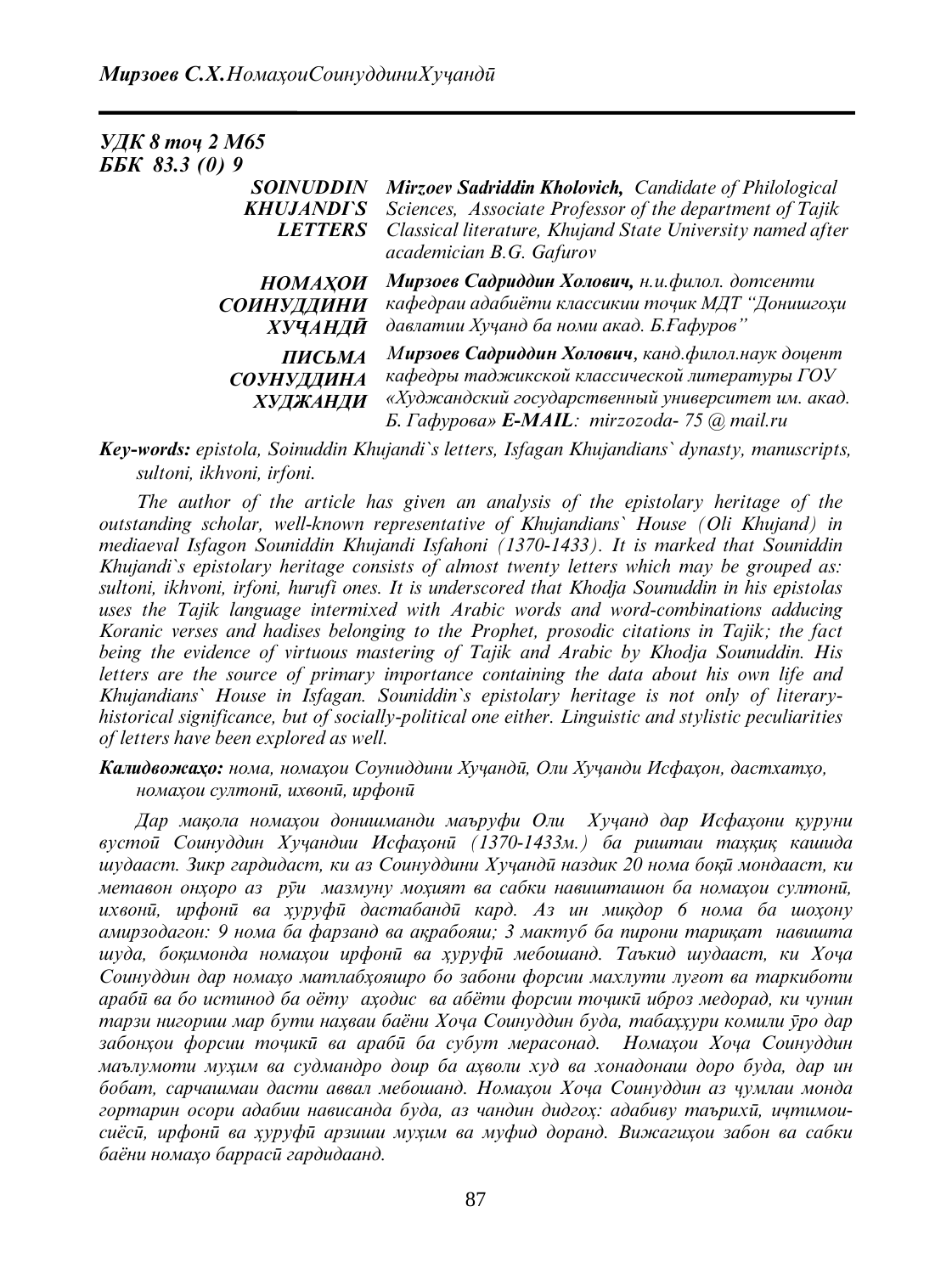*Ключевые слова: эпистола, письма Соунуддина Худжанди, династия Худжандцев Исфагана, рукописи, султони, ихвони, ирфони*

*Произведѐн анализ эпистолярного наследия видного ученого, известного представителя Дома Худжандцев (Оли Хучанд) в средневековом Исфагане - Соунуддина Худжанди Исфахани (1370-1433). Отмечается, что эпистолярное наследие Соунуддина Худжанди составляют почти двадцать писем, которые можно сгруппировать следующим образом: султани, ихвани, ирфани, хуруфи. Подчѐркивается, что Ходжа Соунуддин использует в эпистолах таджикский язык в смеси с арабскими словами и словосочетаниями, с приведением коранических стихов и хадисов пророка, стихотворных цитат на таджикском языке, что свидетельствует о виртуозном владении Ходжой Соунуддином таджикским и арабским языками. Его письма являются первостепенным источником сведений о его жизни и о Доме Худжандцев Исфагана. Эпистолярное наследие Соунуддина имеет не только литературноисторическое, но и социально-политическое значение. Исследованы языковые и стилистические особенности писем Соунуддина.*

A man-of-letters, Bayoni by name, presented a duplicate of Soinuddin Khujandi`s letters (1370-1433ss) in a collection for the first time [1, p. 237]. It is worth mentioning that the relevant collection includes the literary productions belonging to the pen of scribes/clerks and scholars who lived in the VIII-th – the IX-th centuries (AH), and a person named Qivam recited and prescribed them as referring to 878hijra/1472m completely. The collection contains Sainuddin Ali`s heritage referred as "including the letters written by emirs, giants and his nobles to Shohrukh ibn amir Temur and Boysunqur ibn Shohrukh and Sayyid Zaynulobiddin and amir Yusufkhoja, later on followed by a number of Muslim tenets"].

Designing on the premise of the written copy kept in Majlis library Mousavi Behbahoni, nearly nine letters were recognized as belonging to Soinuddin Khujandi, alongside with those ones presented in Bayoni`s collection [3, p.132-133]. At the same time, Muhammadtaqi Donishpazhuh has cited several other letters of Khoja Soinuddin titled as: "Nasiriddin Tusi`s Year in Sadriddin Qunawi`s Letter", "His Letter to Sayyid Nematulloh from Isfahan to Yazd by Amir Iskandar himself", "His two Letters targeted at Amir Nematulloh`s Request", "The Letter to him from Qazizoda Rumi", "His Letter to "Sharfo" (Alii Yazdi)", "Hazrat Sayyid Sharif Hussain Ikhlati`s Letter" [4, p. 307-312].

One can notice that Mahdi Bayoni and Mousavi Behbahoni presented only a number of Khoja Soinuddin`s letters and did not speak about their peculiarity, value and significance. Later on, in conformity with Behbahoni`s opinion, the scholars - Muhammadtaki Donishpazhuh and Judi Ne`mati - mentioned only his letters while presenting Soinuddin Khujandi`s creations as well [3, 307-310; 7, ninety-seven]. However, none of the above-mentioned scholars published the text of Khoja Soinuddin`s letters, only Behbahoni and Deboji published the text of one of his letters to Amirzoda Firuzshah in the collection of Sainuddin`s letters, upon the whole [8, p. 229 -231].

Soinuddin Khujandi`s treatises collection under the number of 10196 which is preserved in the Majlis Library attached to the National Council contains more than ten texts of his both Arabic and Persian letters [6]. The collection in question dwells on the author`s lifetime and includes 53 books, treatises, letters and a few patterns of his Persian-Tajik and Arabic ghazals and rubais. The transcription of the copy was considered to be accurate and reliable Soinuddin`s handwriting and signature were discerned in several places [6, p. 52]. In reference to it, in Malik National Library the collection under the number of 4049 preserved alongside with his literary productions and poems contains a letter from Amir Razi ibn Ali to Khoja Sainuddin`s response [5, p. 153].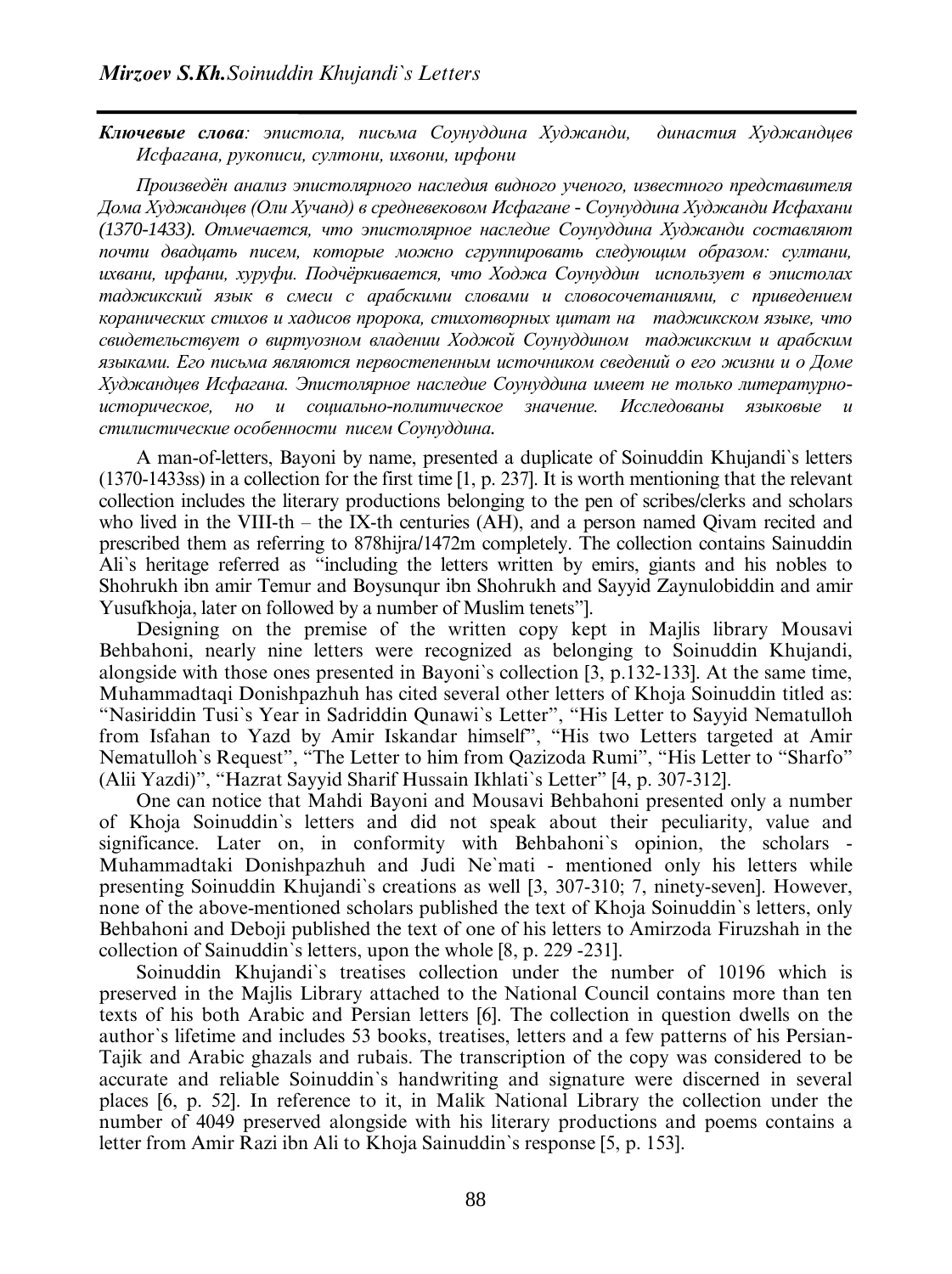Proceeding from the content and essence of the text of letters we confidently underscore that Soinuddin Khujandi Isfahoni is considered to be such an educated and cultured personality of his epoch that the fame of his subtlety and spiritual eminence spread all over the world. Sainuddin himself sent letters to well-known and outstanding scholars of different countries, including the elder ones who were: Sayyid Nematulloh Wali, Sayyid Qosimi Anwor, Sayyid Hussain Ikhloti, Qazizoda Rumi, Khoja Hassan Attar, Khoja Zahiruddin Muhammad and others.

For instance, in the letter by Qazizadeh Rumi entitled "Musi Posho" sent from Samarkand to Khoja Soinuddin the addresser mentioned his greatness and mastership. At the same time, he thanked Khoja Soin for having received the treatise referred as "Bismillah":

"The relevant letter from Samarkand known as "Musi Posho" was written in the presence of Alayya Soiniya-khaladallah Taala Zalala Jalalihi, and Jamola, and Kamola, Ilo Yavma-d-Din in a secretary conversation: in honor of... the truthfulness of Khoja Soinuddin Sainullah Allahu ta'âlâ reaches havzatu-l-Islam with bi barakati zota-l-a`zami va mayomin oyata-l-kubro... "[9, thirty-four].

It should be underscored that Khoja Soinuddin`s personality was respected not only by the scholars of Khorasan and Transoxiana, but by the nobles and rulers of India, Egypt, Samarkand, Rome and China either. Soinuddin himself points out in his book titled as "Nafsat-ul-masdur II" that his writings were spread around the world with the wind; he mentions the fact that his readers came from India and Rome to find a copy of his classification, and his followers traveled to Shiraz, Samarkand, and Rome and India. [8, p. 209-210]. Among the Temurid princes he was close to Shahrukh Mirzo, Pirmuhammad Iskandar and the rulers of Gelon and Mazandaran, Alouddin Geloni and Raziad dini Ali; such an important information can be obtained from his letters.

Totally, there are about 20 letters left after Soinuddin Khujandi which can be grouped according to their nature, essence, content and style of writing into royal, ikhwan, irfan and alphabetic ones. Of those enumerated 6 letters were addressed to kings and nobles: Alouddin ibn Baysunkur, Amir Korkiya, Nosiri Korkiya, Amir Alouddin Gelani, Amirzoda Firuzshah, Amir Razi ibn Ali; 9 letters - to relatives and elders of the sect: letter to his elder brother, letter on the recommendation of his son Muhammad, 3 letters to Nematullohi Wali, letters to Sharafuddin Ali Yazdi, Sayyid Hussain Ikhlati, Khoja Tajid din Hassan Attar, Khoja Muhammad Haji (son of Sheikh Muhammad) were not written, the rest are epistles and minor letters.

Khoja Soinuddin`s letters contain important and useful information concerning the condition and atmosphere that of his family, and it can be said that in this regard it is considered to be the living source, on the whole. Therefore, the writer informs us in his own language about some details of his life and those ones of his relatives in the form of questions nothing of the kind is occurred in any other source. For example, when Khoja Soinuddin was accused Ahmad Lur of the events associated with the addressee he was imprisoned, his belongings were confiscated, and he wrote a letter to Emir Firuzshah with a return request to them: fa ahrus anna-sh-sharra-l-a'adi fi jamii-l-ahwala **(O God, just as you have enlightened the kingdom in the shadow of His glory, so protect it from the evil of the enemies in all circumstances).**

After the presentation of praying he writes of the paths which open the way to the world, at the same time he speaks about a new abyss whose ghost lurks on the horizon. Firstly, it is the path of silence concealing the ill sides of life. Secondly, as it was stated in the application, a number of requests had been made in the past, but they remained without response and the sense of justice demands that they should be satisfied. The author of the letter didn`t write it in a graceful form, he expressed his wrath straightforwardly adducing examples when poor men were jailed and all their property was taken away, wives and children were lift without any sustenance being thrown to the mercies of fate. As "farmoyand kardan" could be applied quickly and the sufferings of these poor children were great:

> *Kori darveshi mustamand baror, Ki turo niz korho boshad..."[9, p.320].*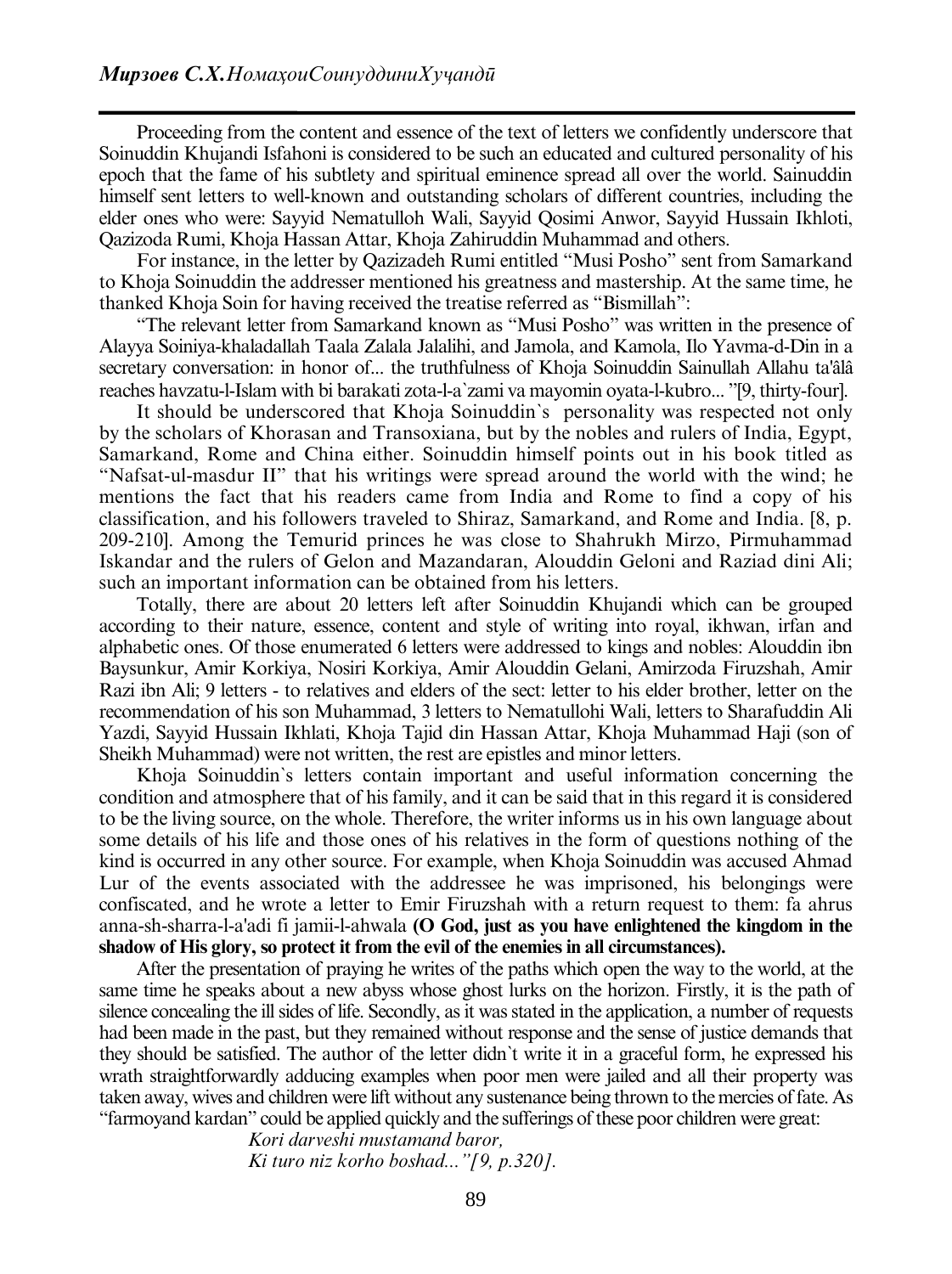In the letter written to Zahiruddin Muhammad he mentions the relatives of his own, his son Afzal being among them:

## *Letter to Khoja Zahiruddin Muhammad.*

"…He is the one who calls for revelation of verses, so that the building of acceptance of the answer is radiant and the sign of sincerity is clear from the heights of his purity. It is the language of the Prophet (peace and blessings from Allaah be upon him) and he is the one who is not deprived of the talent for poetry and he is the one who is close to the poor (ie, Soinuddin-SM). to the throne of Khoja Burhoniddin He"[9, forty].

Soinuddin Khujandi`s letters are written in a unique style and are embellished with attention to the use of thematic vocabulary and peculiar themes, heartfelt and interesting phrases, verses and hadiths, proverbs and locutions of wisdom sequences of Tajik, and Arabic and Persian poetry. This means that the style of Soinuddin`s letters remains inclines for and flowing prose and is in harmony with the rest of Mansur`s writings. If we take into account the fact that the text of letters is ornated with verses and hadiths, we can`t help nothing that there is similarity between the styles of letters and the literary productions under the titles of "The first Nafsat-ul-Masduri" and "The second Nafsatul-Masduri". The content of letters is full of spirit and energy, indeed.

Another peculiarity of the language and style of expression of letters lies in the fact that Soinuddin Khujandi` image appears in the latters` as a well-balanced personality but with a broken and weak spirit and, finally as a poor and strange person beaten with the weathers of life. Specifically, in the letters he address both to the people of grace, knowledge high social positions and beggars wretched outcasts. Therefore, he always writes at the bottom of these letters: "kamtarini fuqaro soini turka" [6, p. 26].

It is worth stating that in these letters Khoja Soinuddin expresses his views being of contradictory direction with official moods with great courtesy; his Persian language is mixed with Arabic lexicon and citations from Tajik-Persian hadiths and verses. Khoja Soinuddin accounts for his full fame in the Tajik-Persian and Tajik languages.

Another feature of the style of Khoja Soinuddin`s letters is that his they like those ones of other scholars of that time, regardless of their content, begin with prayer and praise, as we have illustrated above.

Another point is that the content of the text of letters and Khoja Soinuddin`s conversations with the kings and scholars of his time convey piety, inner state, lots of ideas, attitude to speech, details of life, travels and motivations for writing books and treatises in their pure gyst completely deprived of any innuendos. For example, in the letter that he wrote to Amir Firuzshoh it is like this: ... As "farmoyand kardan" that he could apply so quickly, when it was strange and the suffering of these poor children has reached its peak. Or in the letter to Amir Alouddin, the same peculiarity is displayed. That is, the use of the verb "command" with the help of another verb in the position of honor:... "Do not hesitate and in every chapter look out of the corner of the eye of grace at those deprived of sincerity". It should be noted that Soinuddin Khujandi used the relevant term in most of his treatises and letters, and the man-of-letters named Muhammadtaqi Bahor rightly thinks that Soinuddin is not devoid of the given term in his treatise and letter. He goes on to say that such a style of writing also exists in the Pahlavi book, as "commanded asked" instead of "asked" and "commanded to ask" meaning "asks" is commonly used in the case of the King [3, 234].

Proceeding from this consideration, Khoja Soinuddin`s letters are among the most enduring literary productions of the writer and are of significant importance and useful value from several points of view: literary and historical, socio-political, epistemological and literal ones.

## *Пайнавишт :*

1. Баёни, М. Мачмуаи муншаот / М. Баёни // Рахнамои китоб.-1340.-Соли чахорум, *ҷилди 3.- С.237*